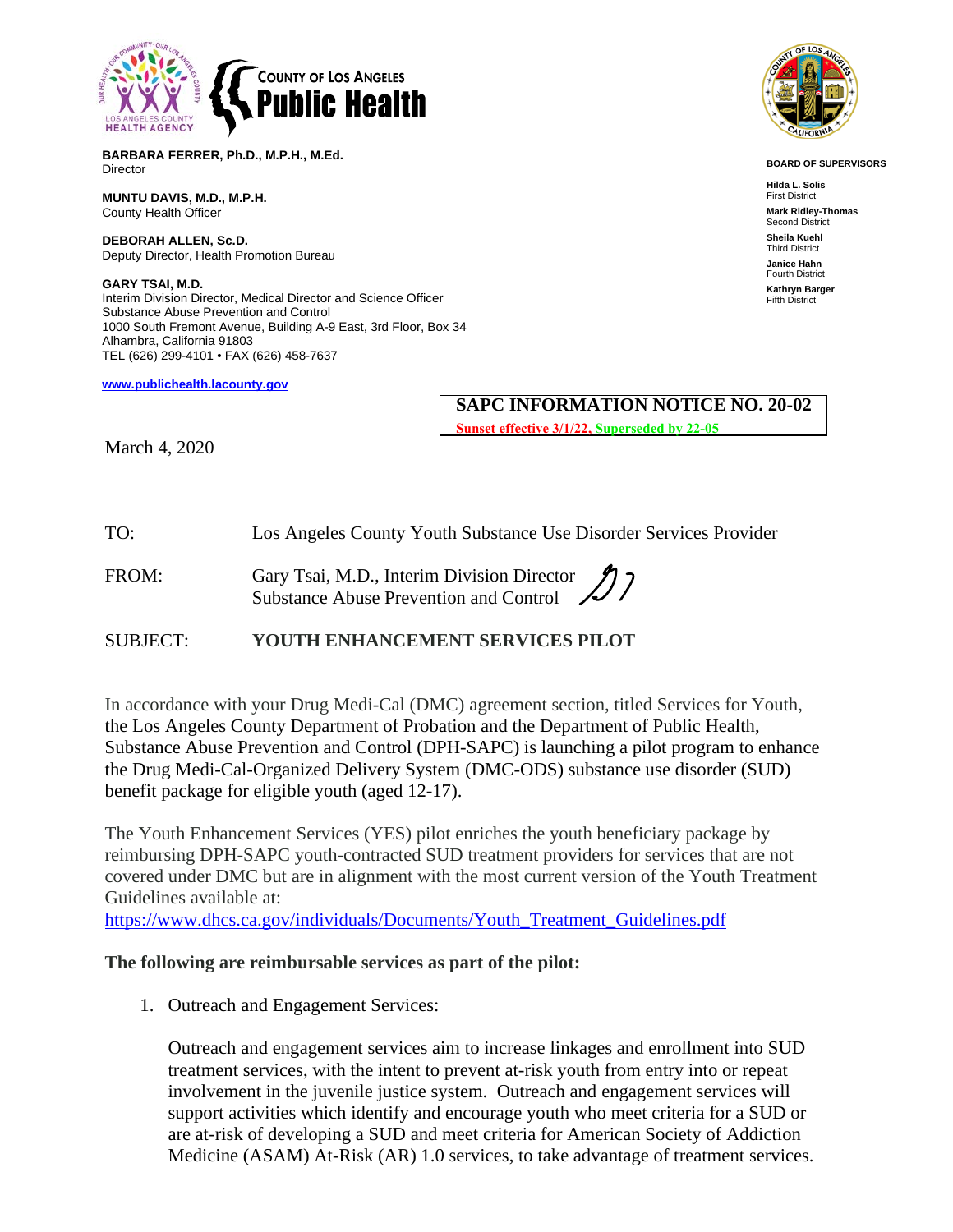SUD Contracted Youth Treatment Providers March 4, 2020 Page 2

> Youth who screened positive for a SUD, or meet criteria for at-risk services, should be referred to a youth SUD provider for a comprehensive assessment and treatment related services. Supported outreach and engagement activities include referral and linkages to SUD treatment services, brief intervention, patient education, and care coordination services. Outreach and Engagement services must be documented in 15-minute increments and payment is limited to \$30.00 per youth per day for a maximum of five (5) days per fiscal year.

### 2. Positive Youth Development Services:

Positive Youth Development (PYD) services are on-going strengths-based, personcentered programs which include activities and experiences which assist in the development of social, ethical, emotional, physical, and cognitive competencies in SUD treatment settings. Programming may include instructor-led topic driven groups, workforce development skills, academic support, therapeutic activities (e.g., art therapy, journal writing, and mindfulness programs), diversionary recreation (e.g., sports, games, and supervised outings), and other pro-social activities. Reimbursement for PYD services is limited to 17 hours per month (which is approximately four [4] hours per week) at a maximum rate of \$73.70 per hour; inclusive of staff planning and direct time, program supplies, and nutritious snacks and beverages. PYD programming must be supervised by a SUD treatment staff that is a registered or certified counselor or a Licensed Practitioner of the Healing Arts (LPHA). Expenses for Triple-P, a positive parenting curriculum, may be claimed separately up to a maximum of 10 licenses per site per fiscal year. (Each license is good for one participant.)

### 3. Transportation Services:

Transportation service enhancements assist youth enrolled in outpatient for at risk youth (ASAM 1.0 AR), outpatient (ASAM 1.0), intensive outpatient (ASAM 2.1) treatment services as well as recovery support services (RSS) with getting to and from the following services: SUD treatment, primary medical care, behavioral health services and other SUD treatment-related services. The transportation services benefit will reimburse up to \$43.00/month towards fares (e.g., K-12/College/Vocational student Transit Access Pass (TAP) cards or single rides) for public transportation (e.g., buses, subway, light-rail, and shuttles) or transportation services provided by agency owned or leased vehicles for up to 80 miles or \$40.80 per month, per client/family, when agencies are not also leveraging transportation services funded by other programs. Please note: This benefit is not available to residential providers as transportation costs are built into the treatment rate.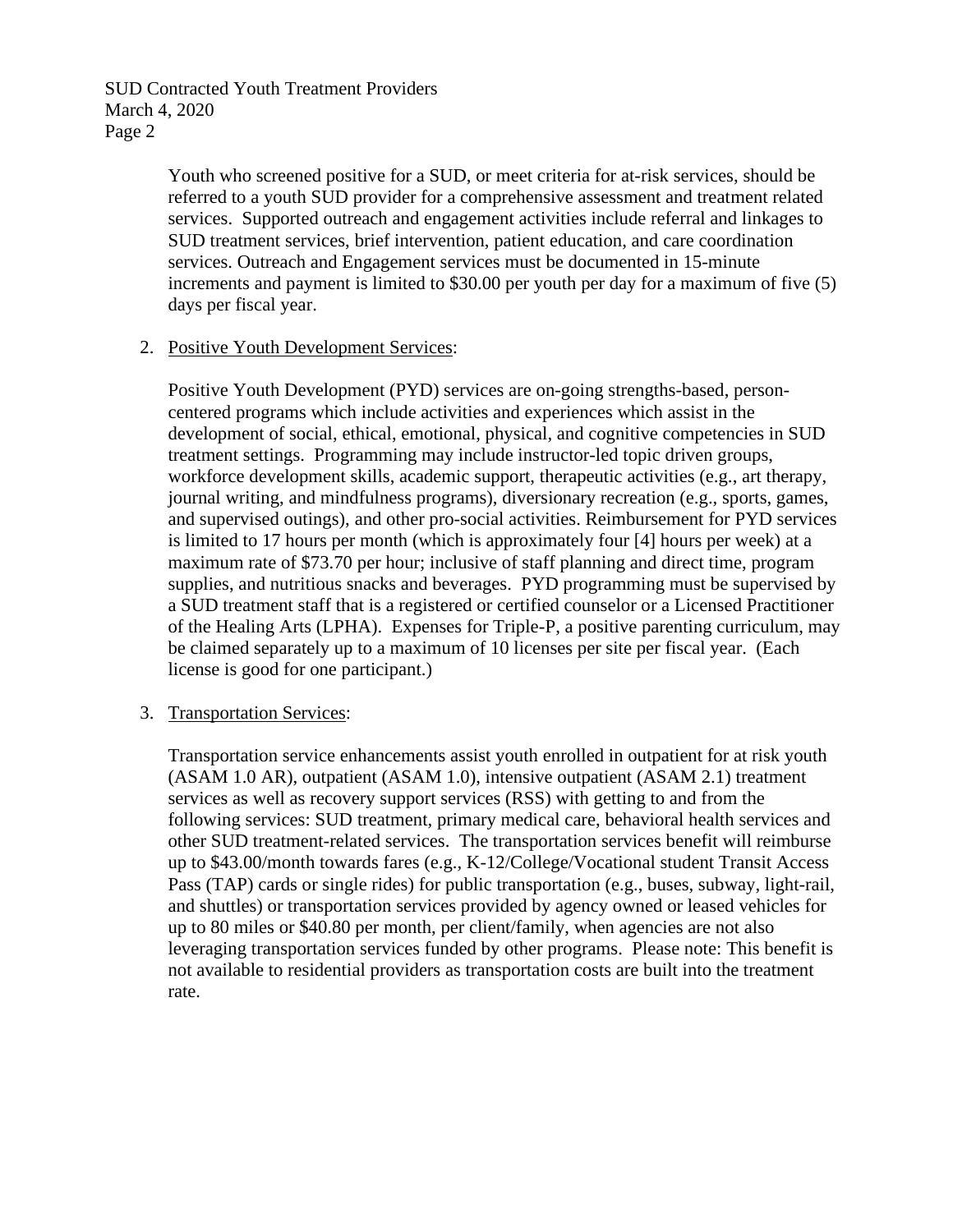SUD Contracted Youth Treatment Providers March 4, 2020 Page 3

# **ELIGIBILITY**

The YES pilot is limited to providers with an active SUD contract to serve youth and that is in good standing. To participate, submit a Letter of Intent Form (Attachment I) for each DMC certified site by March 9, 2020.

## **EFFECTIVE PERIOD**

The YES pilot will be effective on March 4, 2020 through June 30, 2020. Contingent upon the availability of continued funding, this pilot program will be extended through June 30, 2021. Providers may begin services on the date that SAPC receives the Letter of Intent confirming participation. Providers will be notified of their allocation by March 16, 2020.

## **DOCUMENTATION**

Providers are required to document all activities of this pilot on the Participant and Services Log. Once individuals are enrolled in treatment services, services provided under this pilot must also be documented in a miscellaneous note (type: miscellaneous) in Sage or in the provider's own electronic health record (EHR) system, accessible for review by SAPC upon request.

### **REIMBURSEMENT**

To receive reimbursement for the enhanced services under YES, providers must submit the following by mail before the  $10<sup>th</sup>$  of each month:

- Cost/Line Item Reimbursement Form (Attachment II)
- Participant and Services Log (Attachment III)

### **Please send completed forms to:**

Elizabeth Norris-Walczak, Ph.D. Chief, Youth and Families Services Substance Abuse Prevention and Control 1000 South Fremont Avenue, Building A-9 East, Third floor Box 34 Alhambra, California 91803

For additional information regarding this bulletin, please contact Elizabeth Norris-Walczak, Ph.D., Youth and Family Services, at (626) 299-3570 or email at [enorris@ph.lacounty.gov](mailto:enorris@ph.lacounty.gov)

GT:YL:enw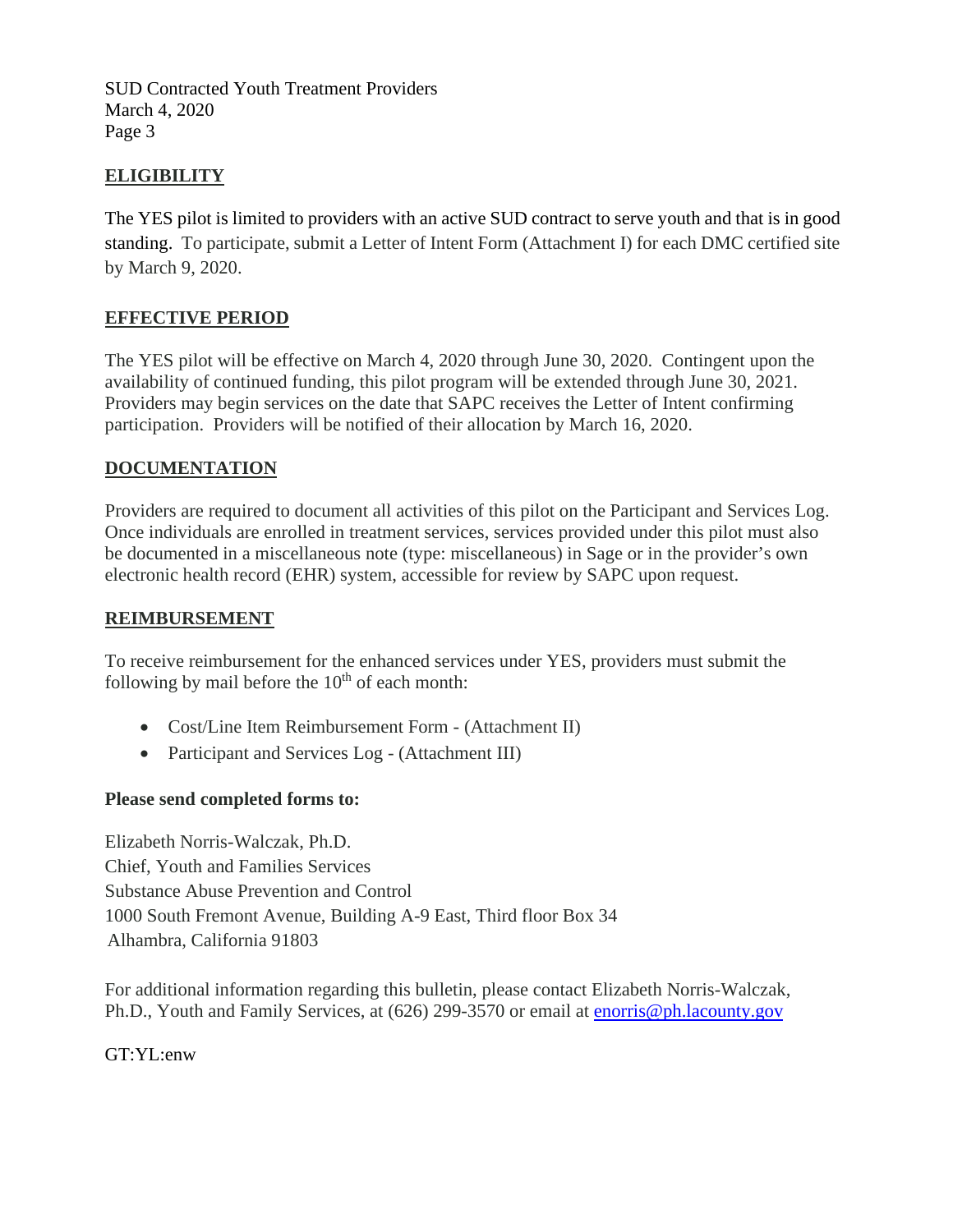#### **LOS ANGELES COUNTY DEPARTMENT OF PUBLIC HEALTH SUBSTANCE ABUSE PREVENTION AND CONTROL (DPH-SAPC) YOUTH ENHANCEMENT SERVICES PILOT**

#### **LETTER OF INTENT FORM**

Please complete a form for each DMC-certified location.

| City:                  | $\overline{\mathrm{Zip: }}$ |  |
|------------------------|-----------------------------|--|
| <b>Contact Person:</b> |                             |  |
| Phone:                 |                             |  |

Please indicate your agency's interest in participating in the Youth Enhancement Services Enhancement (YES) Pilot (check all that apply):

Yes -- We will participate in the YES Pilot

 $\Box$  No -- We will NOT participate in the YES Pilot

Please return this form on or before March 9, 2020 via email to Dr. Elizabeth Norris-Walczak, Ph.D. at [enorris@ph.lacounty.gov](about:blank)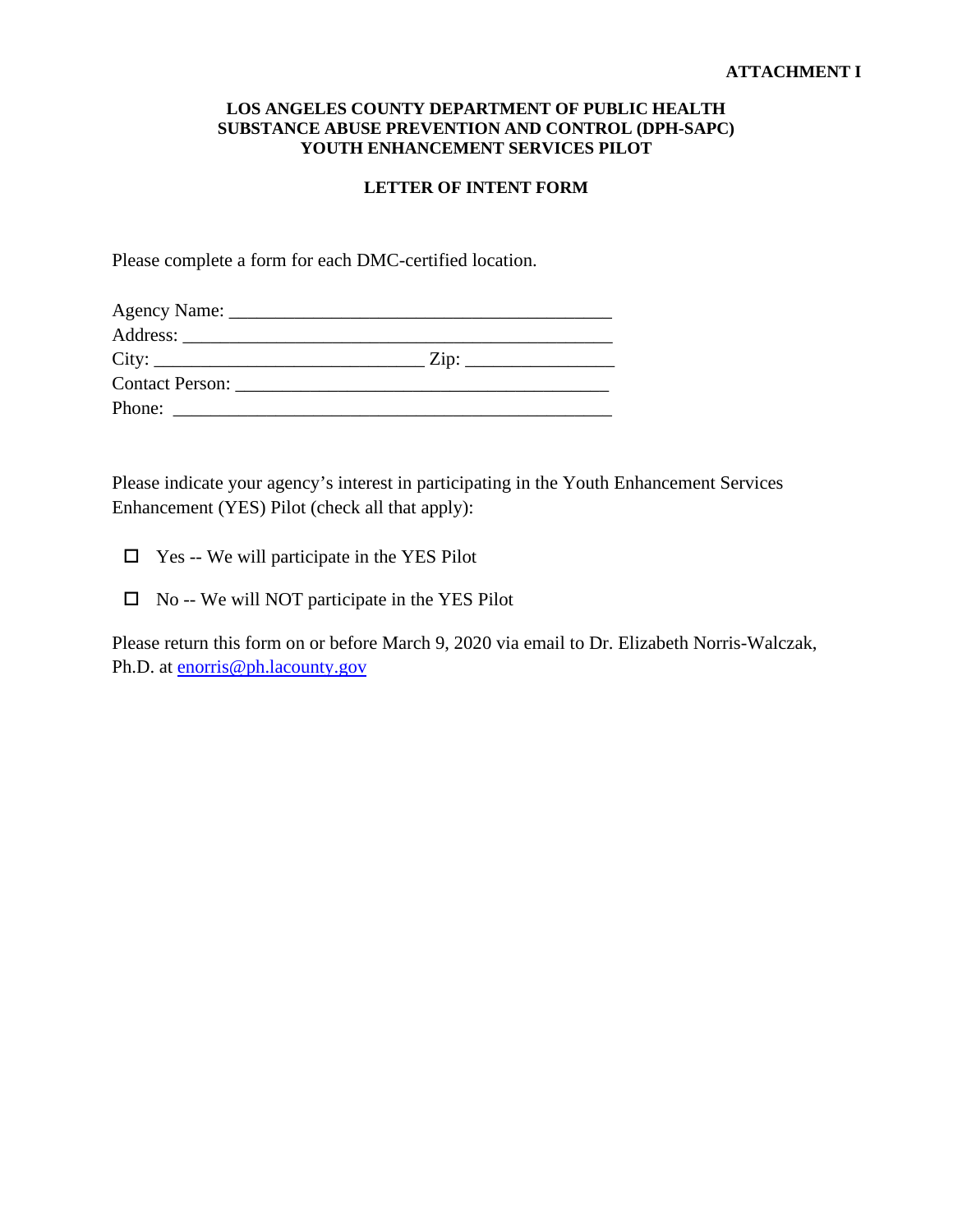#### **LOS ANGELES COUNTY DEPARTMENT OF PUBLIC HEALTH SUBSTANCE ABUSE PREVENTION AND CONTROL (DPH-SAPC) YOUTH ENHANCEMENT SERVICES (YES) PILOT COST / LINE ITEM REIMBURSEMENT**

| <b>Provider Name</b><br>Address:<br>City and Zip Code:<br>Contact Person: | Service Category: Youth Enhancement Services   |                                      | <b>Contract Number:</b><br>Claim Period:<br>Date Prepared:<br>Phone Number:<br>Supplemental: <b>O</b><br>Original:<br>□ |                               |
|---------------------------------------------------------------------------|------------------------------------------------|--------------------------------------|-------------------------------------------------------------------------------------------------------------------------|-------------------------------|
|                                                                           |                                                | <b>AMOUNT CLAIMED</b><br>THIS PERIOD | <b>YTD AMOUNT</b>                                                                                                       | FOR COUNTY USE<br><b>ONLY</b> |
|                                                                           | 1. OUTREACH & ENGAGEMENT SERVICES              |                                      |                                                                                                                         |                               |
|                                                                           | <b>SUD Treatment Referral and Linkages</b>     |                                      |                                                                                                                         |                               |
| <b>Brief Intervention</b><br><b>Patient Education</b>                     |                                                |                                      |                                                                                                                         |                               |
| <b>Care Coordination</b>                                                  |                                                |                                      |                                                                                                                         |                               |
| Other:                                                                    |                                                |                                      |                                                                                                                         |                               |
|                                                                           | <b>SUB-TOTAL: OUTREACH &amp; ENGAGEMENT \$</b> |                                      | \$                                                                                                                      | \$                            |
|                                                                           |                                                |                                      |                                                                                                                         |                               |
|                                                                           | 2. POSITIVE YOUTH DEVELOPMENT PROGRAMS         |                                      |                                                                                                                         |                               |
| <b>Therapeutic Activities</b>                                             |                                                |                                      | \$                                                                                                                      |                               |
|                                                                           | <b>Educational and Vocational Programs</b>     |                                      |                                                                                                                         |                               |
|                                                                           | Leadership Development Programs                |                                      |                                                                                                                         |                               |
| <b>Diversionary and Recreation</b>                                        |                                                |                                      |                                                                                                                         |                               |
| <b>Programming Supplies</b>                                               |                                                |                                      |                                                                                                                         |                               |
|                                                                           | Positive Parenting Program (Triple-P)          |                                      |                                                                                                                         |                               |
| Food and Beverage                                                         |                                                |                                      |                                                                                                                         |                               |
| Other:                                                                    |                                                |                                      |                                                                                                                         |                               |
|                                                                           | <b>SUB-TOTAL: POS. YOUTH DEV. PROGRAMS \$</b>  |                                      | \$                                                                                                                      | \$                            |
|                                                                           |                                                |                                      |                                                                                                                         |                               |
| 3. TRANSPORTATION - MILEAGE                                               |                                                |                                      |                                                                                                                         |                               |
| <b>TOTAL</b>                                                              |                                                | <b>AMOUNT CLAIMED</b>                |                                                                                                                         |                               |
| <b>MILES</b>                                                              | <b>RATE</b>                                    | THIS PERIOD                          | <b>YTD AMOUNT</b>                                                                                                       | FOR COUNTY USE                |
| (A)                                                                       | (B)<br>\$0.51/MILE                             | $(A) * (B)$<br>\$                    |                                                                                                                         | <b>ONLY</b>                   |
|                                                                           | <b>TOTAL TRANSPORTATION - MILEAGE</b>          | $\blacksquare$<br>\$                 | $\overline{\mathcal{E}}$                                                                                                | \$                            |
|                                                                           |                                                |                                      |                                                                                                                         |                               |
| 4. TRANSPORTATION - OTHER                                                 |                                                |                                      |                                                                                                                         |                               |
|                                                                           |                                                | \$                                   | \$                                                                                                                      |                               |
|                                                                           |                                                |                                      |                                                                                                                         |                               |
|                                                                           |                                                |                                      |                                                                                                                         |                               |
|                                                                           | <b>TOTAL TRANSPORTATION - OTHER</b>            | $\overline{\mathfrak{s}}$            | \$                                                                                                                      | \$                            |
|                                                                           |                                                |                                      |                                                                                                                         |                               |

Claims must be submitted by the **10th of each month**. Payment on this claim may be delayed or withheld if this request for reimbursement contains any errors or omissions. **A "Participant and Services Log" for each participant must be attached to this invoice.**

**TOTAL**  $\begin{array}{|c|c|c|c|c|}\hline \$ & & \\\hline \end{array}$ 

AUTHORIZED SIGNATURE **DATE**